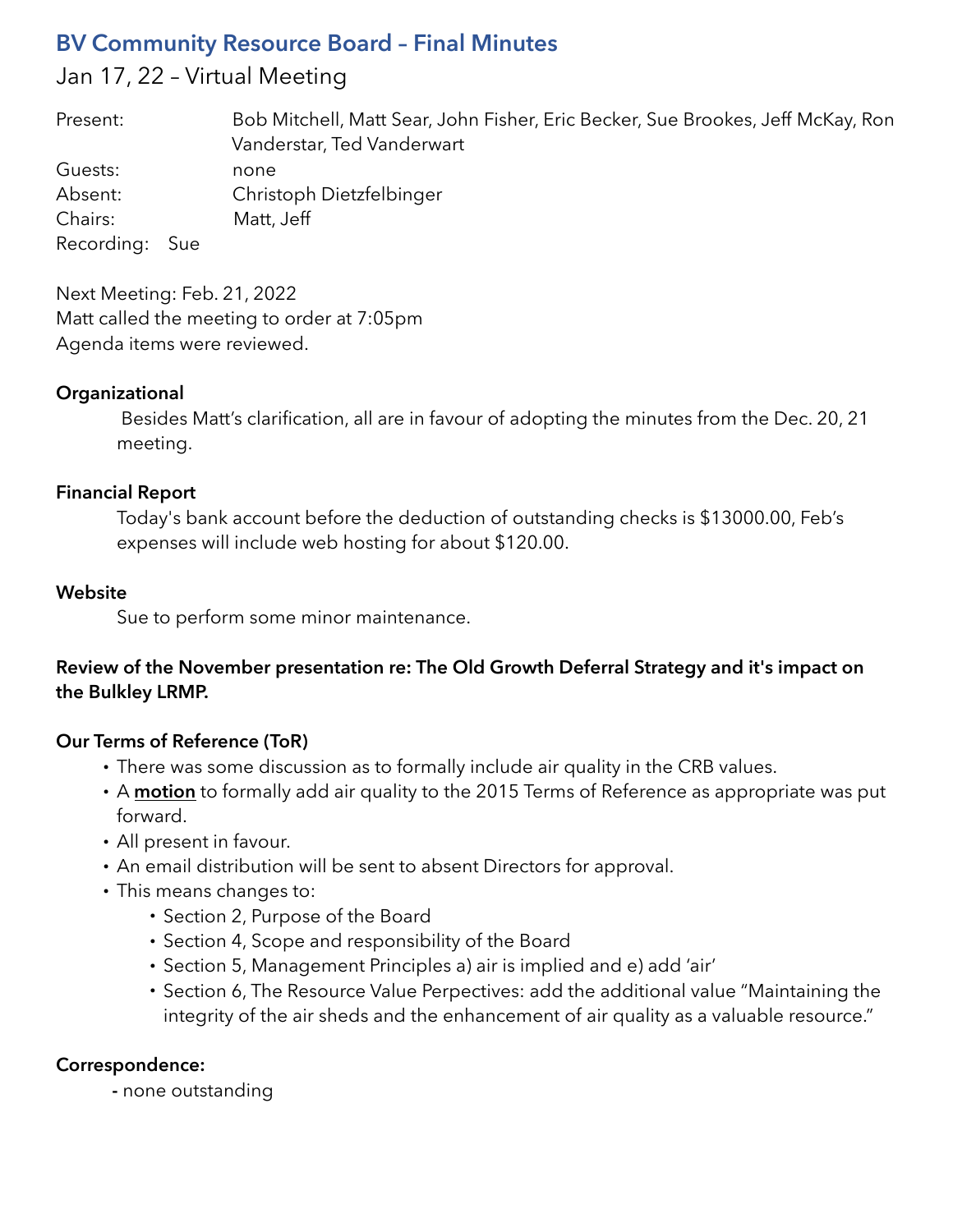#### **State of the Forest**

We were offered 5 year reviews by the Province at the inception of the LRMP. We've got one review in 15 years. We cannot expect government to uphold agreements like this in future.

## **Serb Creek Drainage**

There was a comment from one Director who is trying to get an idea on how resources on Crown Land are assessed holistically. It was noted the BV LRMP is a holistic value assessment with many parameters for managing values across the landscape, agreed to by stakeholders and governments.

Other comments:

- the increasing value of carbon
- this area is unique for an intact watershed in the TSA

# **Telkwa Coal**

- there was a meeting Jan. 19th, regarding the status of the project.
- At least 1 Director will be there, although not representing the BVCRB.

# **Seymour Ridge Trail**

Questions about fuel management planning, is a prescription a legally binding document?

- Answer: A site plan is not a legal document but has to be signed off by the RPF (therefore sealed) and consistent with the BHLP level plan. Whomever implements the plan must follow it but there is no legal recourse for inadequacies.
- A site plan might not include a biological review, we would recommend one.
- A contractor or logger may not understand this! There is no mention of site supervision of the contractors.
- Is it necessary to log?

There are targets in a prescription indicating 25 tonnes per hectare should be left on the ground. To help visualize: this amount might be 25 mature pine trees per hectare removed, plus poles, plus regeneration. A second way to visualize this quantity is to think of a half a logging truck might be about 20 tonnes so this volume might be equivalent to what's removed per hectare.

Problems with the prescription:

- Silvicon has put in the prescription but we're not sure this is arm's length from Wetzin'kwa.
- The prescription is only for the 'operational' slope (rubber tire skidders Steep Slopes are avoided because they can't be logged even though they pose a fuel hazard.
- There was previous management along the x-country ski trails and off the main road right to the boundary of the CORE.
- Payment of the logging will be subsidized by government and the cash flow from the timber sales goes to the community forest, it almost seems like a make work for operators project.
- There are no specific objectives saying what quality or size or measures will be taken to protect the CORE, also the CORE that is on private land has no prescription.